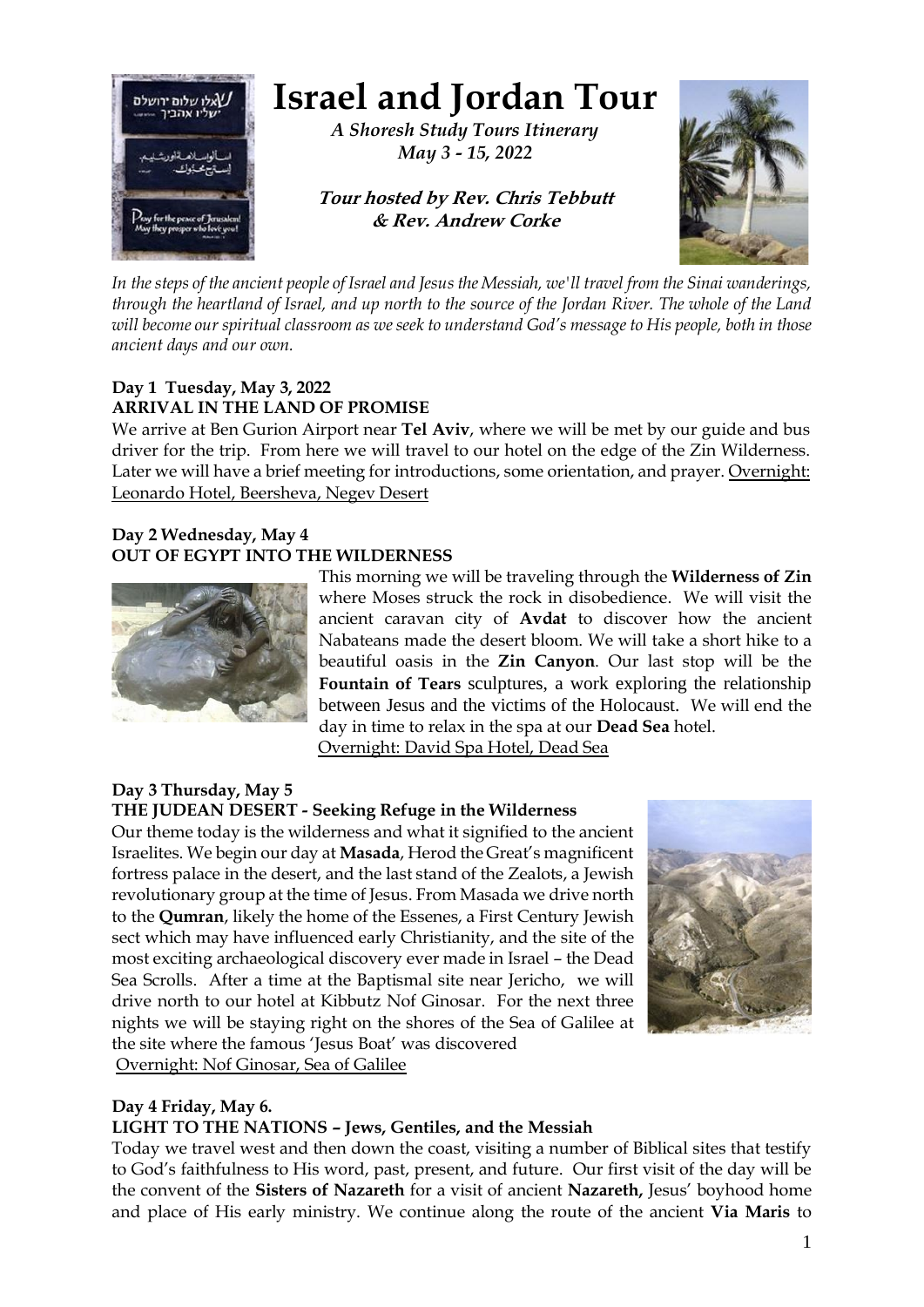M**ount Carmel**, with a spectacular view over the North of Israel, near the spot where Elijah confronted the prophets of Baal.We complete our day at the fabulous ruins of the Herodian city of **Caesarea Maritima**, the site of the conversion of Cornelius and the location from which Paul left the shores of Israel and set sail on his journey to Rome. At the end of the day we drive back to Kibbutz Ginosar with the opportunity to enjoy a dip in the fresh waters of the Sea of Galilee before dinner".

Overnight: Nof Ginosar, Sea of Galilee

# **Day 5 Saturday, May 7**

# **AROUND THE SEA OF GALILEE – Daily Life and Religion in the Time of Jesus**

Our day will be spent visiting various sites around the Sea of Galilee as we try to picture daily life and religion in the First Century, and seek to better understand the miracles and teachings of Jesus in His original Jewish context. We will start the day at **Chorazin**, the wellpreserved ruins of a typical Galilean village, where we study village life, Jewish religion, and the Pharisees. Our next stop will be the **Mount of Beatitudes**, traditional site of the Sermon on the Mount, where we will consider



the Kingdom of God in Jesus' teachings. After a short walk or drive down the hill we will arrive at **Capernaum**, the town where Jesus lived during the majority of His ministry. We will have the opportunity to purchase a 'St Peter's fish' lunch at one of the fish restaurants on the Sea. At lovely **Tabgha**, which commemorates the multiplication of loaves and fish, and where Jesus met the disciples after the resurrection, we will enjoy a contemplative time on the shore of the Lake. Later in the afternoon we will visit Kibbutz Ginosar to see the **"Jesus Boat"**, a Galilean fishing boat from the First Century. From here we will set sail for a **boat ride on the**  Lake to enjoy the views and some worship, prayer and reflective time. After dinner we will meet with a local believer.

Overnight: Nof Ginosar, Sea of Galilee

#### **Day 6 Sunday, May 8. SAMARIA SAMARIA: ANCIENT ISRAEL**

Today we journey into the northern homeland of the Patriarchs, of the Israelites under Joshua, and later the breakaway Kingdom of Israel. Sites visited may include: **Mt. Gerazim** (the "Mount of Blessing" from Joshua's time), and **Shiloh** (long-time location of the Tabernacle and the ark of the covenant). We will focus on our roots in the Old Testament, which are vital to our understanding of the New Testament. In the late afternoon we will enter Jerusalem, the City of the Great King. After dinner we will be treated to a short stroll for a **rooftop panorama of the Old City** and talk with the Director of Shoresh Study Tours. Overnight: Christ Church Guesthouse, Old City Jerusalem

# **Day 7 Monday, May 9 JERUSALEM IN THE TIME OF JESUS – The Temple at the Center**



Today will be devoted to learning about Jerusalem in Jesus' day, when the Temple in Jerusalem was the center of Jewish life. We will study how worship was performed in the temple, the Sadducees and Jesus' attitude towards them, and generally enrich our insight into many important events in the gospels and book of Acts. An early start will take us up to the **Temple Mount** (conditions permitting), where we'll consider some of Jesus' activities there, as well as the claims of Islam. After a visit to the **Western Wall** place

of prayer, Judaism's most holy site, we will take a trip to the subterranean **Western Wall Tunnels** to walk at what was street level in the time of Jesus. We then make our way through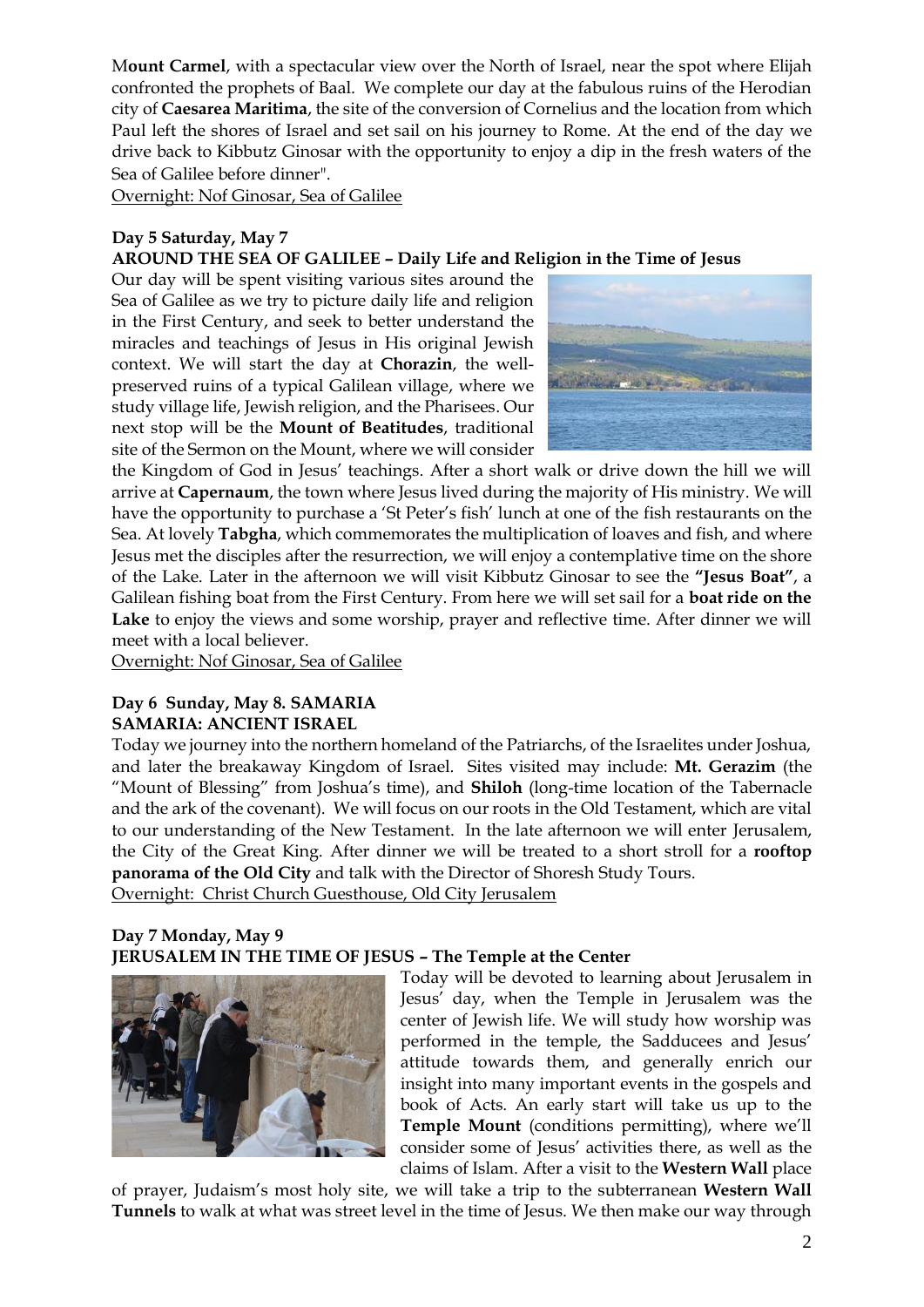the **Jewish Quarter** of the Old City to see the **Herodian Villas,** the palatial mansions that were the home to the Sadducees, the ruling priesthood at the time of Jesus. We complete our day at the excavations near the base of the Temple Mount and discuss Pentecost on the **Southern Steps** where Jesus walked. This evening we will expand our understanding of the role of the Lamb of God by celebrating a **Jewish Passover Seder meal** together, making Biblical connections to the "last supper" that Jesus shared with his disciples.

Overnight: Christ Church Guesthouse, Old City, Jerusalem

# **Day 8 Tuesday, May 10**

# **MORNING IN BETHLEHEM, AFTERNOON OPTIONS**

In the morning, we take the short drive to **Bethlehem**, where we will visit the **Church of the Nativity**, which marks the probable site of the birth of Jesus, and the **"Shepherd's Fields"** where the angels heralded the advent of Messiah. This afternoon we will have the option of visiting the City of David, the place where it all begun and to take a walk through Hezekiah's tunnel to the Pool of Shiloam. The other option is to travel to **Yad VaShem**, the Israel Memorial Museum to the Holocaust. Here we examine the spiritual and theological roots of the most notorious genocide in history and the connection between the Church, Jesus and the Jewish people. In the evening we hope to be able to take in the 'Night Spectacular' at the Tower of David Museum opposite Christchurch, an unforgettable and truly spectacular presentation of Jewish history.

Overnight: Christ Church Guesthouse, Old City, Jerusalem

## **Day 9 Wednesday, May 11**

#### **IN THE STEPS OF JESUS – Crucifixion, Death, Burial and Resurrection**

Today we focus on sites related to the Biblical passages concerning Jesus' last week in Jerusalem. Our goal is to understand why He was crucified, how He was buried, and what it meant to the Jewish people of the First Century that He was raised from the dead. We begin our day with a panoramic overlook of Jerusalem from the **Mount of Olives**, the site of Jesus' ascension to heaven and His future second coming. After viewing a **tomb from the time of Jesus**, we will walk down the



Mount of Olives to **Gethsemane**. Next we cross the **Kidron Valley** and enter the Old City through **Stephen's Gate**, stopping to examine the remains of the **Pool of Bethesda.** From here we walk to the **Church of the Holy Sepulchre**, the most likely site of the burial and resurrection of Jesus. We end our tour with a reflective time at a site that wonderfully illustrates Jesus' burial and resurrection, the peaceful **Garden Tomb**. This evening we will walk to a local Armenian restaurant to enjoy a time of food and fellowship together for our last evening in Israel.

Overnight: Christ Church Guesthouse, Old City, Jerusalem

## **Day 10 Thursday, May 12**

For those **not** travelling to Jordan- Morning departure

We say farewell to Jerusalem and descend through the mountains of Judea to catch the flight home from Ben Gurion Airport, Tel Aviv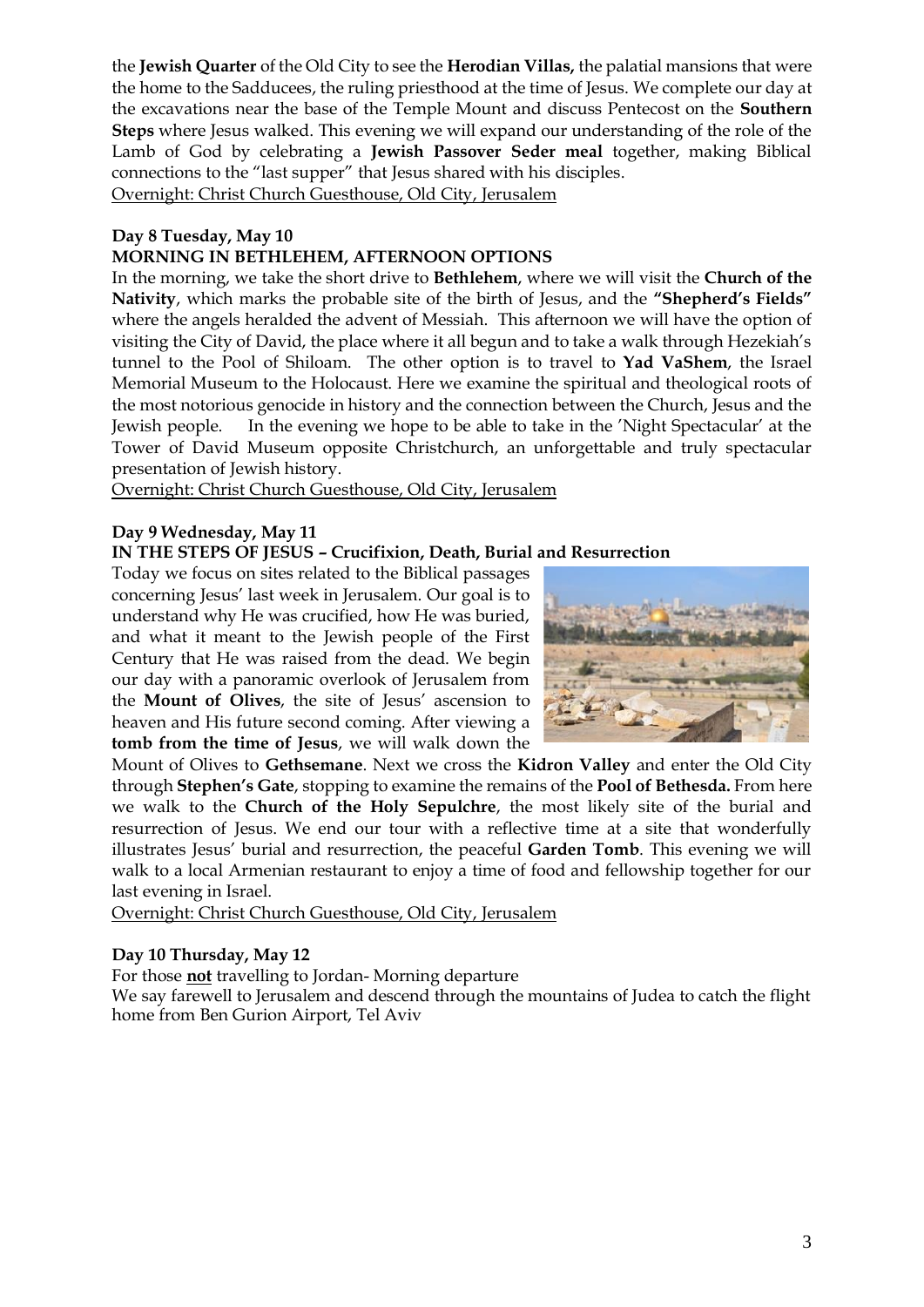## **For those travelling on to Jordan NORTHERN JORDAN & THE DESERT HIGHWAY**



# **Day 11 Friday, May 13 DESERT TRADERS**

Today is devoted to exploring Petra, where we'll discuss the mysteries of the Nabataean traders and their strategic location along the silk and spice trade routes between the east and west. We enter the city through the Siq, a narrow slit in the mountains, with walls towering 80 meters on each side. We will spend the whole day walking around the twists and turns of this magnificent gorge city, including the famous Treasury tomb from the first century.



After an early breakfast, we will cross the border at Allenby Bridge and begin our journey in northern Jordan. We will travel to Wadi Rum, undoubtedly one of the most beautiful deserts in the world. Later in the afternoon we will arrive at our hotel near the entrance to the mysterious rose-red city of Petra. We are

staying at the beautiful Hyatt Zeman holiday village.

On returning to our hotel why not try a Hammam (a traditional Turkish bath) to relax at the end of the day?

Overnight: Hyatt Zaman, Petra

Overnight: Hyatt Zaman, Petra

## **Day 12 Saturday, May 14 THE DESERT HIGHWAY II.**

Saying goodbye to Petra, we turn north up the Desert Highway parallel to the Israelites' route when they made their wilderness journey from Egypt to the Promised Land. We will drive to **Madaba**, known as the City of Mosaics dating to the Byzantine and Umayyad eras and home to the famous 6th century mosaic map of Jerusalem and the Holy Land. We will have a brief stop at Mt. Nebo, burial site of Moses overlooking the Jordan Valley. We will travel to the ruins of Pella, where early Messianic Jews fled during the war with Rome in the First Century. Our final night in the Holy Land is at the spectacular 5 star Movenpick Hotel on the eastern shores of the Dead Sea - its beautiful gardens and unrivalled spa facilities will make for a relaxing and memorable last night in Jordan Overnight: Movenpick, Dead Sea, JORDAN

## **Day 12 Sunday, May 15**

**"TO THE ENDS OF THE EARTH"** - Morning departure

We say farewell to **Jordan** and return back over the border via the **Allenby Bridge**, descending through the mountains of Judea to the coast. Time permitting, we may visit the ancient port of **Jaffa**, the point from which Jonah tried to escape his calling to warn the people of Nineveh and location of Simon the Tanner's house for lunch and a stroll round the ancient port. From there it is just a short ride from **Ben Gurion Airport, Tel Aviv**